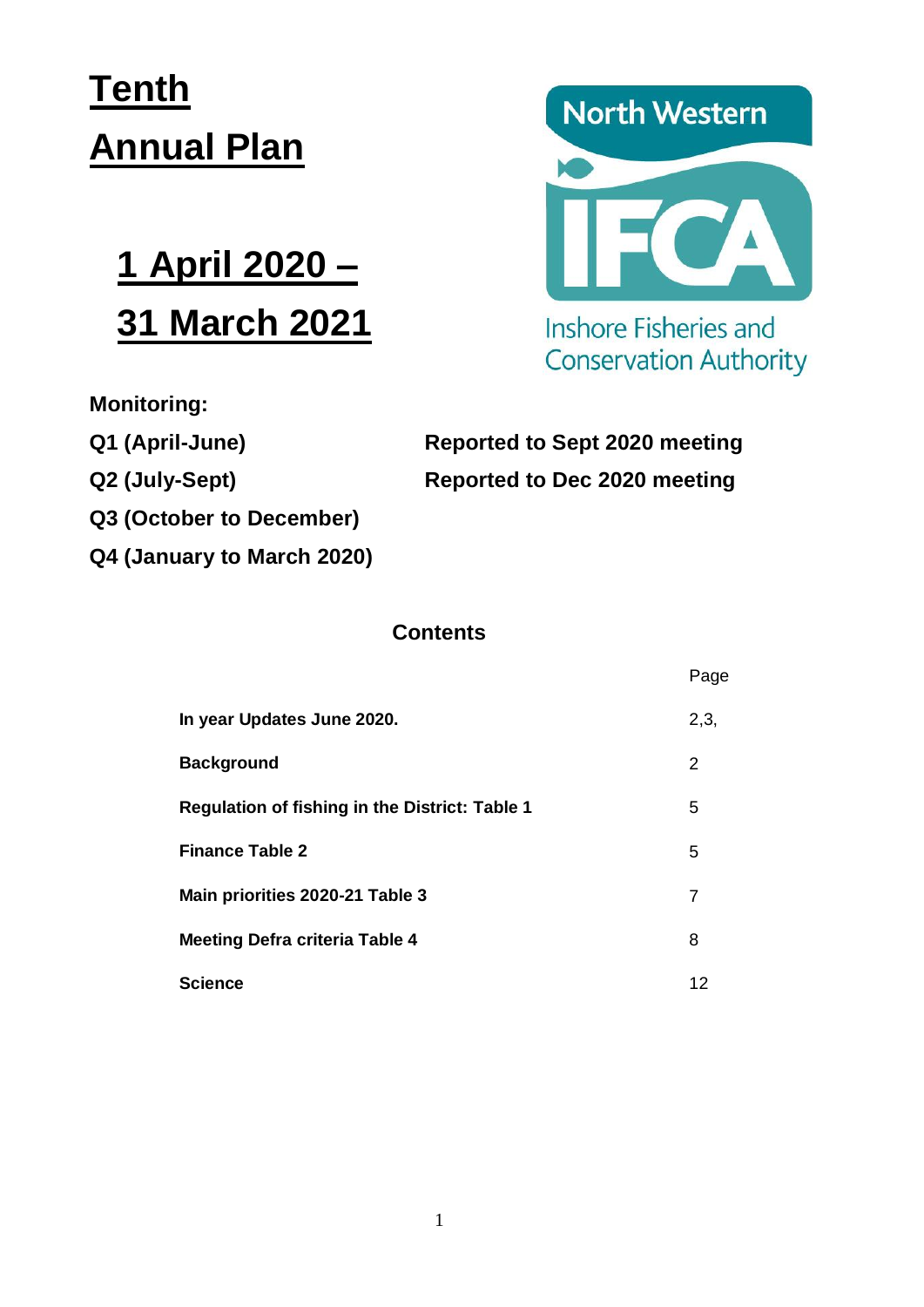#### **In Year Update: June 2020**

- *1. Working restrictions in response to Covid 19 outbreak were introduced in March 2020. The NWIFCA March meeting was cancelled. This plan was not approved and will now be presented to the June 2020 meeting. Restrictions required unplanned work and resulted in changes to planned work. These changes are reported green in this version of the plan.*
- *2. November 2020. This plan was approved at the June 2020 meeting. Quarterly and TSB meetings were held online and on schedule. Reports were prepared by Officers working at home. One officer continued working in Carnforth and Whitehave to handle enquiries and maintain office services. Covid restrictions were being relaxed in August –September but were reimposed UK wide on 3 November with expiry date of 3 December.*

#### **Background**

- 1. **Remit:** NWIFCA is the lead regulator under the Marine and Coastal Access Act 2009 (MCAA) for the District. Duties are in MCAA s.153 to 184.
- 2. **Vision: (Defra 2009)** To lead, champion and manage a sustainable marine environment and inshore fisheries in the District by successfully securing the right balance between social, environmental and economic benefits to ensure healthy seas, sustainable fisheries and a viable industry.
- 3. The main fisheries of the District are listed in Table 1.
- 4. **Audience:** The main audience is Secretary of State Defra to satisfy MCAA s177 which requires each IFCA to publish before 1 April each year, a plan setting out the Authority's main objectives and priorities for the year.
- 5. **Plan format:** A non-statutory framework of success criteria and indicators was published in 2015. IFCA were asked to have regard to this framework in planning and reporting.
- 6. By resolution in 2012 agreed with Defra, the annual plan is maintained as a working document for development by members to meet changing priorities during the year.
- 7. Changes to the plan may be proposed by members at quarterly meetings and adopted by resolution. Officers will report progress at each meeting.

#### **Resources**

- 8. **Finance:** The core budget for 2020-21 will be increased by 2% from the 2019-20 budget as shown in Table 2. A 2020-21 budget was approved by the NWIFCA Finance committee on 5 December 2019.
- 9. This budget will not cover all the increasing costs already in the system such as salary increases and represents a cut in funding of approximately 2%. As at December 2019 the Authority can maintain the present staff complement because planned staff changes will slightly reduce costs and reductions will be applied to some spending budgets where practical.
- 10. As always, the budget is subject to continuation of Government support for IFCA of approximately one third of the NWIFCA budget. A Government spending review is expected in 2020. In the meantime all IFCA have been told to assume the current budget will continue. The Government funding is provided through support grants to funding Councils. Continuation at the current level implies that the share of IFCA funding borne by Council members increases. No independent external Audit has taken place in 2020 because Covid restrictions prevented external personnel from working in the NWIFCA Carnforth office.
- 11. **Personnel:** NWIFCA will maintain 21 full time equivalent posts with line management structure as shown in figure 1. *At 8 June 2020 NWIFCA has 3 vacancies (Clerk, 1xIFCO, 1xIFCA). Because of Covid 19 restrictions, recruitments of staff cannot take*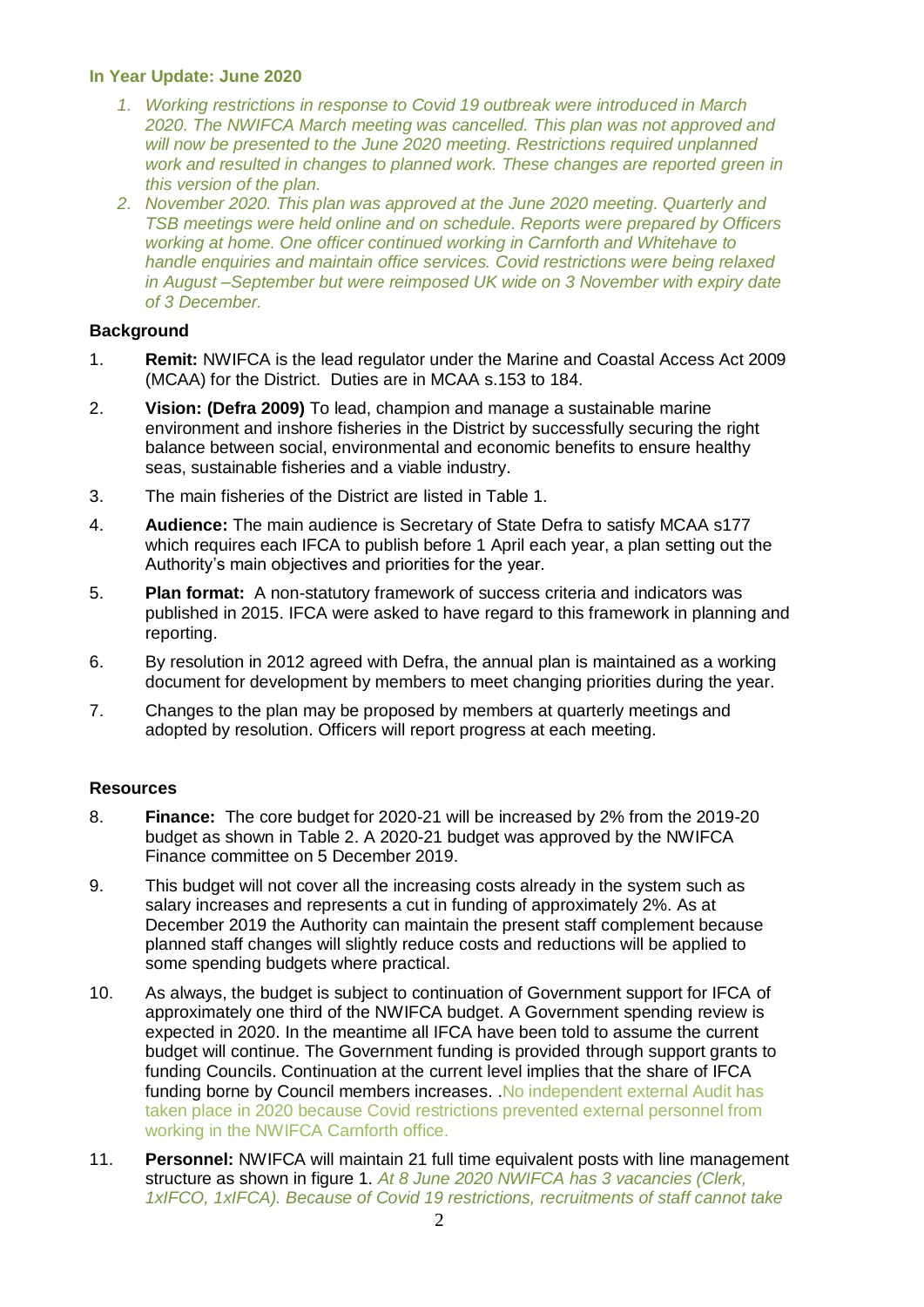*place. On June 4 2020, Defra reported to IFCA that Covid 19 impacts on the economy will lead to cuts across government. When restrictions are lifted and future IFCA funding defined, CEO will consider if vacancies can be filled and report to NWIFCA.*

November 2020: Two IFCOS were appointed based in Whitehaven*. Recruitment to the Clerk post is taking place.*

#### **Monitoring**

- 12. **Performance monitoring:** Table 3 shows summary aims for the Authority in 2020- 21. Members are invited to comment on these to ensure they meet agreed priorities.
- 13. Table 4 shows success criteria and indicators set by Defra. Tasks in the right hand column are proposed by the Authority to achieve the indicators. Members are invited to comment on the tasks to ensure they meet agreed priorities.
- 14. **Risk Management:** The Authority's risk strategy is available from the Clerk. Auditors review risk registers related to finance each year. A review of the NWIFCA risk strategy was commissioned by the H&S consultant in April 2020 in response to Covid 19. The next review by auditors will be undertaken in the 2020 audit.
- 15. **Health and safety:** The Authority will continue to retain an external qualified H&S consultant to keep the H&S policy up to date and ensure it is compliant with changes in regulations. The current policy is available from the Clerk. The policy and any incidents will continue to be reviewed for each quarterly meeting. *H&S policy will be fully reviewed from March 2020 in response to Covid 19 restrictions.*

#### **Training**

- 16. The Authority will continue to operate an officer training programme for all new and experienced officers including:
	- I. Induction training on appointment.
	- II. IFCO training for enforcement officers with advanced training as required
	- III. Specialist courses to enable officers to achieve higher skills in specific areas
	- IV. Safety and use of equipment training as required to ensure officers can fully and safely deliver the requirements of their jobs.
- 17. A new IFCA training co-ordinator jointly funded by all 10 IFCA was appointed in 2019. The training coordinator has restructured the basic 1 week 'Torquay' IFCO training course into a more focussed 'Competent IFCO course' which concentrates on the core IFCO skills required to operate under an IFCO warrant. In addition the training co-ordinator has set up an advanced officer course also last lasting 1 week for experienced officers and short 1-3 day courses on more specialised IFCO duties. The training approach developed in 2019 may be in place of the officer accreditation training scheme not being developed at present. In March 2020 external training ceased to take account of Covid. In August the IFCA training co-ordinater was appointed Chief Officer of Southern IFCA. At 13 November a replacement Training Co-ordinater is being appointed.

In addition to the above, Officers can undertake tailored personal development training to meet organisation and personal objectives for each officer. All training is reviewed for each officer by line managers annually in job reviews and job plans. *Training is affected by Covid 19 restrictions. In June 2020 it Is not clear how or how much training will be delivered by the IFCA Training unit or be available to the Authority as usual in 2020-21.* 

#### **Working in Partnership:**

18. Joint working with other agencies is a government priority. NE, MMO and EA each have an officer on the Authority by statute. National Memoranda of Understanding (MOU) are in place with MMO (2014, reviewed in 2017), EA (2011), NE (2011) and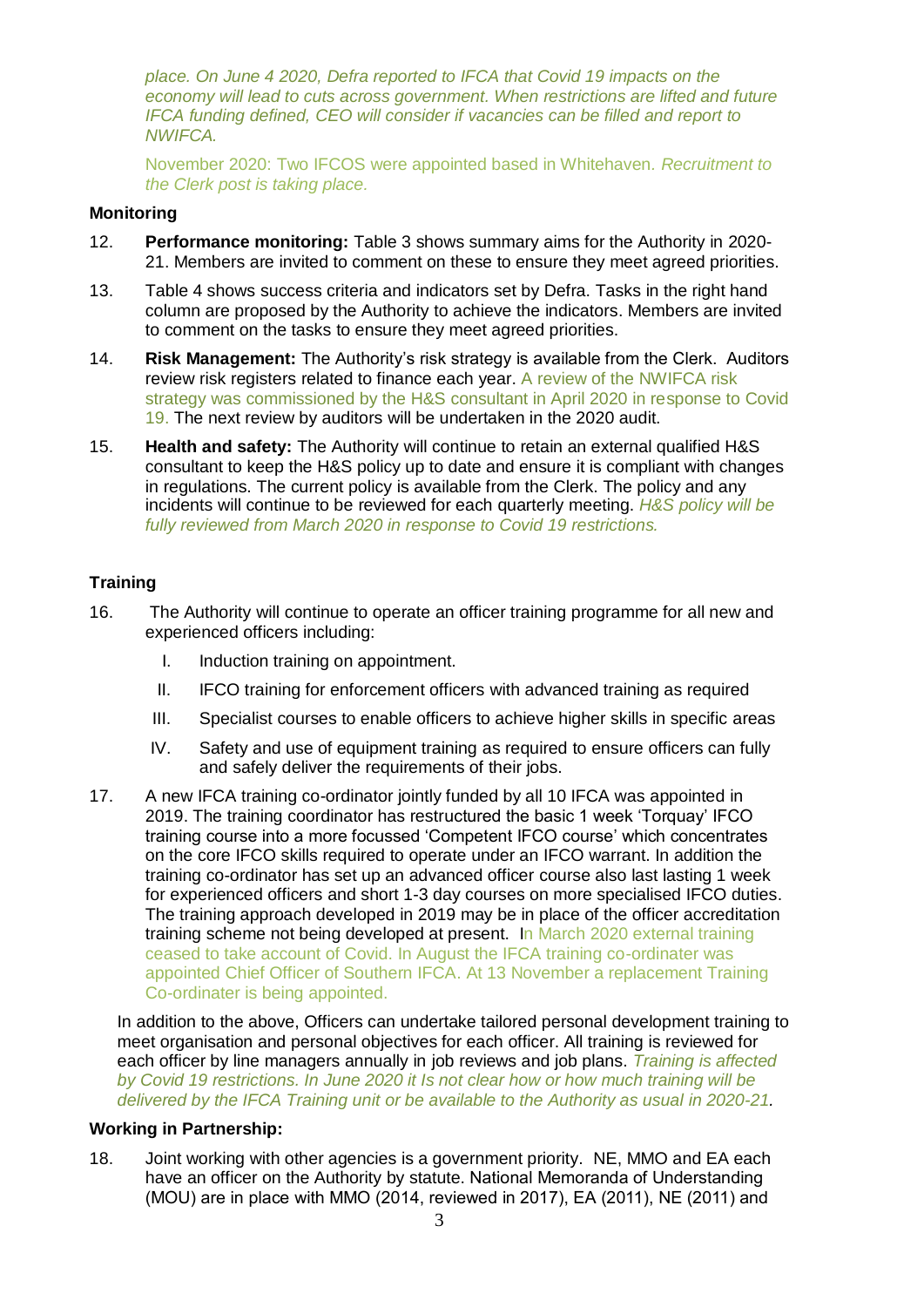Cefas (2011). A local GLA (now GLAA) - NWIFCA MOU was agreed in 2011. NWIFCA has a formal data and information sharing agreement with Lancashire and Cumbria Constabulary as well as Welsh Government. A joint vessel use charter agreement with MMO was agreed in January 2020 to provide for the expected increase in requirements for joint working after UK leaves EU. Copies of all joint working agreements are available from the Clerk.

- 19. In 2020, Officers of partner bodies such as Cumbria Wildlife Trust and North West Coastal Forum will continue to be MMO appointees to the Authority. When required NWIFCA will continue regular liaison to promote good environmental management with Natural England, Gangmaster Licensing and Labour Abuse Authority (GLAA); Councils, Environmental Health Services (EHS), Food Standards Agency (FSA), Centre for Environment, Fisheries and Aquaculture Science (Cefas), Maritime and Coastguard Agency (MCA) Natural Resources Wales (NRW), Marine Scotland and other organisations as the need arises.
- 20. The Authority will continue to consult partners and stakeholders on policy development and byelaw proposals through Authority meetings, stakeholder meetings and discussions, multi-agency fisheries planning committees, Bivalve Mollusc Working Group and published written reports.
- 21. Operational Enforcement will continue to be co-ordinated with MMO, EA, Police, Welsh Government, GLAA and Mersey Port Health Authority by sharing weekly tasking priorities allowing focused enforcement of in key areas.

#### **Membership and governance**

- 22. The Authority has 30 members as defined in SI2200, 2010. Names and brief biographical information are on the website. Following a long period when there have been up to 4 vacancies on NWIFCA, a recruitment of new members by MMO in January 2020 may have provided 4 new members. Appointments are being confirmed by MMO. 4 New members were announced at the June meeting. 1 resignation was received in February 2020.
- 23. New members will continue to receive induction information about the Authority and the role of members. Depending on Covid restrictions, online courses member demand and staff resources, the Authority intends to hold training and awareness days for new members in 2020.
- 24. Meeting dates of the Authority and its Technical, Science and Byelaw (TSB) Committee in 2020-21 were agreed at the September 2019 quarterly meeting and are on the website in the reports for that meeting. Agendas and papers will continue to be circulated to members and posted on the website 7 days in advance of meetings. During Covid 19 restrictions meetings will be held online.
- 25. **Compliance:** The Authority will continue to be an efficient and fair regulator, using a range of measures and sanctions defined in the compliance and enforcement strategy available from the Clerk or website.
- 26. The Authority will continue to use risk based enforcement directing resources at areas and fisheries according to known priorities and intelligence received.
- 27. **Data Protection Act 2018:** The Authority will continue to ensure that it meets its obligations under the Data protection Act and work to follow the guidance available from the Information Commissioner's Office.
- 28. **Equality Act 2010.** As a public sector body and as an employer the Authority will continue to comply with the Equality Act and standards.
- 29. **Corporate monitoring policies.** The Authority is committed to being transparent and accountable. We want partners and stakeholders to know the level of service we will aim to provide. Standing Orders, Financial regulations, Scheme of delegations Customer service standard, a Freedom of Information Act publication scheme and a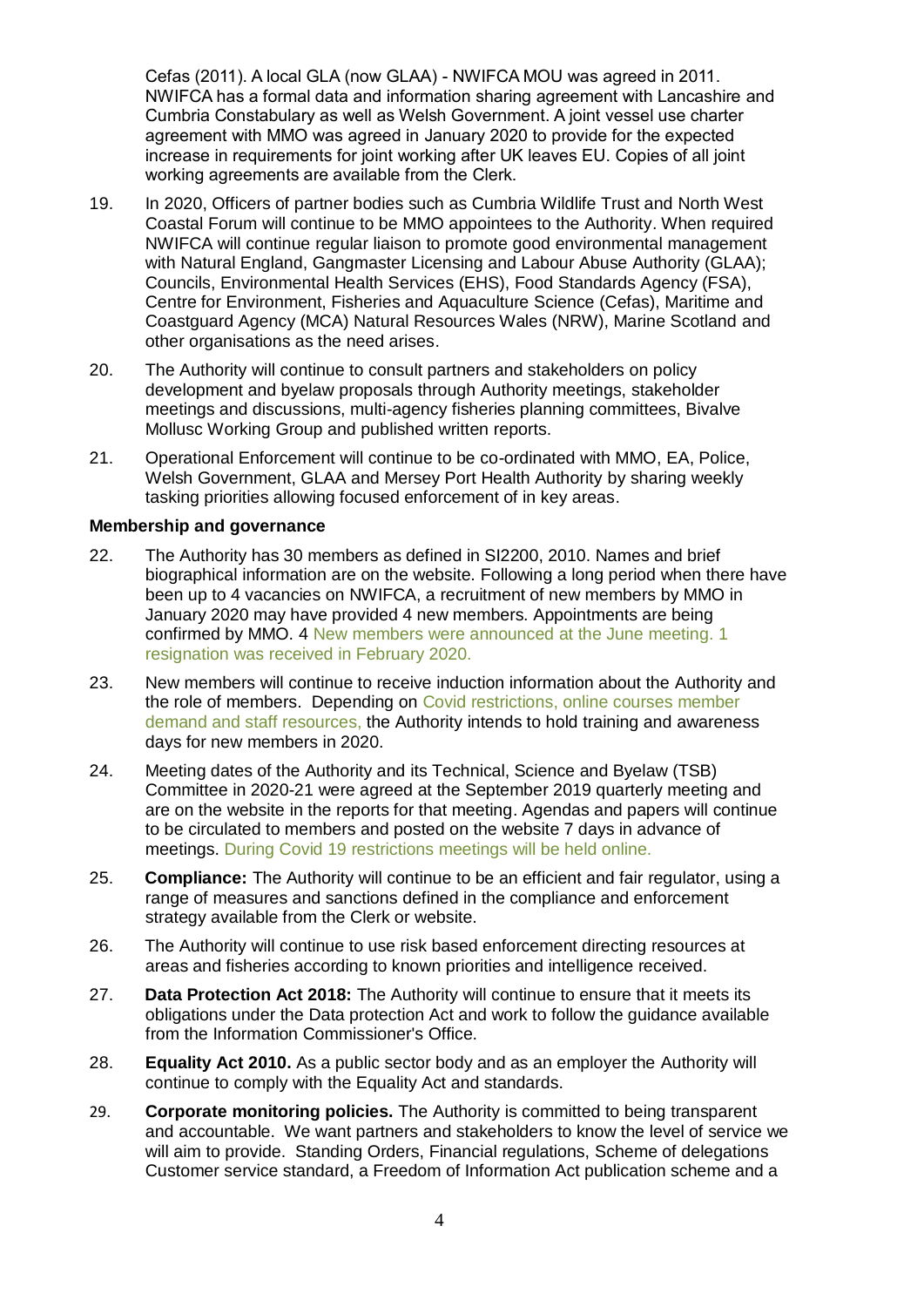complaints procedure are in the Constitution available from the Office and on the website.

#### 30. **Science and Research** (Table 5) in 2020-21 will focus on:

- I. survey and impact assessment of potential new fisheries;
- II. development of fisheries management plans,
- III. the ongoing byelaw review and development of new byelaws,
- IV. supporting Government's marine protected area priorities including MCZ designation and management,
- V. development consultation responses,
- VI. new and ongoing research projects.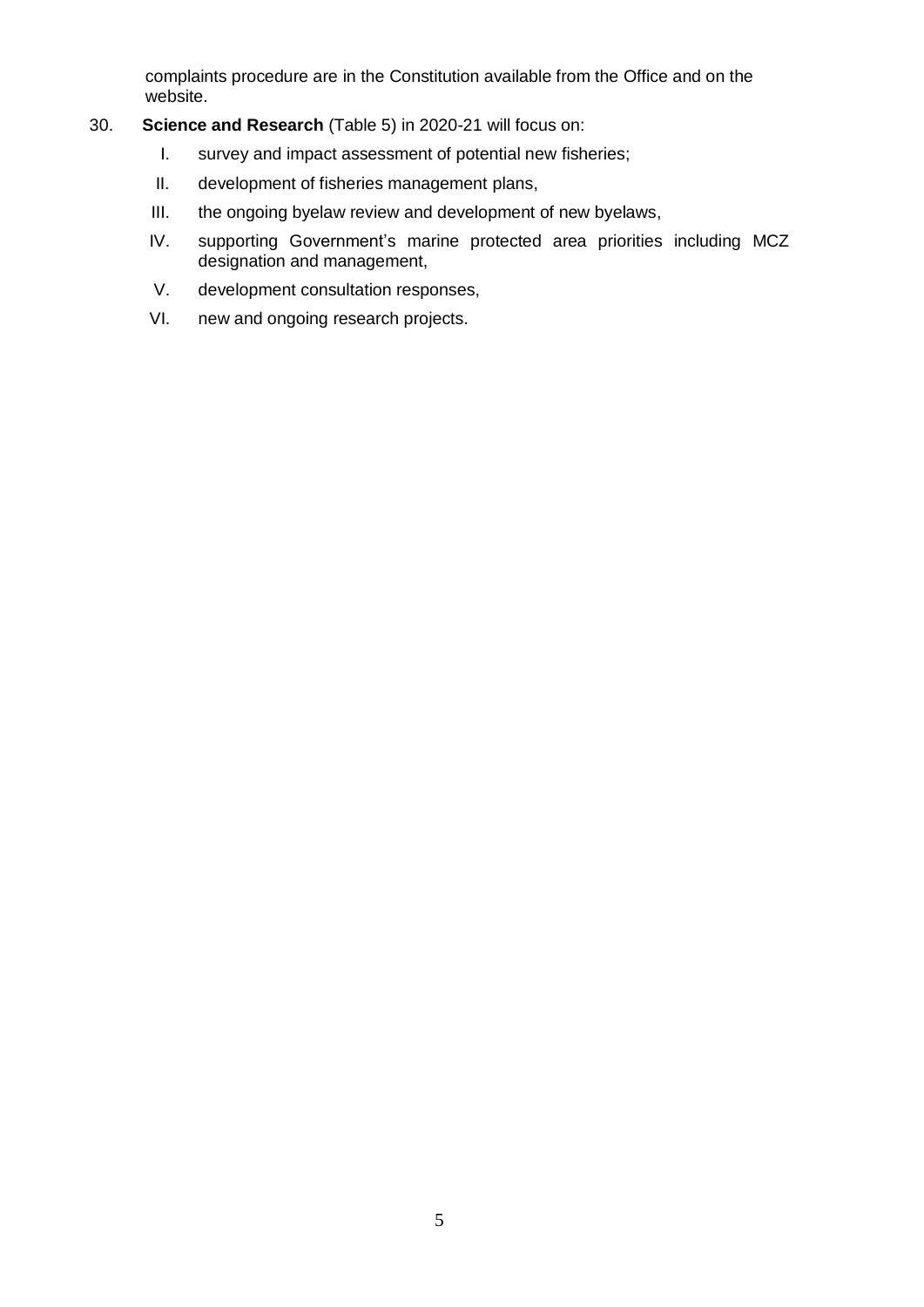### **Table 1 Regulation of Fisheries in the District**

| <b>Species</b>                                                               | Gear                                                         | Area                                                                           | <b>Season</b>                                                             |  |
|------------------------------------------------------------------------------|--------------------------------------------------------------|--------------------------------------------------------------------------------|---------------------------------------------------------------------------|--|
|                                                                              |                                                              |                                                                                |                                                                           |  |
| Cockle                                                                       | Hand gathering,<br>occasional dredge if<br>Authority permits | Morecambe<br>Solway,<br>Bay, Ribble, Wirral, Dee<br>Estuary                    | Closed season 1<br>May to 31 August                                       |  |
| Mussel                                                                       | Hand gathering size<br>and permitted seed<br>mussel.         | Morecambe<br>Solway,<br>Bay, Ribble, Wirral, Dee<br>Estuary                    | <b>Size</b><br>mussel<br>Seed<br>anytime.<br>usually<br>summer,<br>autumn |  |
| Clams (Razor<br>various species                                              | Hand gathering                                               | Wirral on large tides                                                          | Big tides anytime                                                         |  |
| Shrimp                                                                       | Nets operated by<br>hand/ tractors/ boats                    | Morecambe<br>Solway,<br>Bay, Ribble, Dee                                       | Spring to Autumn                                                          |  |
| Prawn<br>(Nephrops)                                                          | Trawl                                                        | Cumbria fished inside<br>and outside the District.<br>Landed in Whitehaven     | Spring to Autumn                                                          |  |
| Queen Scallops                                                               | <b>Dredge</b>                                                | Outside District - north,<br>Some<br>Solway,<br>outer<br>landed in Whitehaven. |                                                                           |  |
| Whelk                                                                        | Pots                                                         | Outer Solway, Liverpool<br>Bay & outside District                              |                                                                           |  |
| Sole, Brill, turbot,<br>cod, roker<br>(thornback Ray),<br>dab, fluke, mullet | Trawls; Set nets,<br>Angling                                 | All areas.                                                                     | All year round                                                            |  |
| Crab, lobster                                                                | Pots                                                         | Mainly<br>north<br>of<br>Morecambe Bay                                         | Spring to Autumn                                                          |  |
| <b>Bass</b>                                                                  | Nets, Angling                                                | All areas                                                                      | Summer                                                                    |  |
| Sprat, whitebait,                                                            | <b>Nets</b>                                                  | <b>Estuaries</b>                                                               | Spring to Autumn                                                          |  |
| <b>Winkles</b>                                                               | Hand gathering                                               | Cumbria<br>Coast.<br>Occasionally<br>Morecambe Bay                             | Summer Autumn                                                             |  |
| <b>Bait collection</b>                                                       | Hand gathering, worm<br>digging, crab tiling                 | All areas                                                                      | All year                                                                  |  |

## **Table 2 NWIFCA Finance resources**

| <b>NWIFCA BUDGET 2020-21</b><br>including 2% LEVY INCREASE from 2019-20 |            |            |  |  |  |
|-------------------------------------------------------------------------|------------|------------|--|--|--|
| <b>EXPENDITURE</b>                                                      | 2020-21    | 2019-20    |  |  |  |
| <b>Employees</b>                                                        | £948,066   | £912,713   |  |  |  |
| <b>Premises</b>                                                         | £58,900    | £55,800    |  |  |  |
| Transport                                                               | £209,561   | £217,597   |  |  |  |
| Replace Patrol Vessel                                                   | £121,151   | £121,151   |  |  |  |
| <b>Supplies &amp; Services</b>                                          | £52,100    | £52,600    |  |  |  |
| Corporate                                                               | £28,800    | £30,500    |  |  |  |
| <b>TOTAL EXPENDITURE</b>                                                | £1,418,578 | £1,390,361 |  |  |  |
| <b>INCOME</b>                                                           |            |            |  |  |  |
| 7151 Levy 2% Increase                                                   | £1,337,078 | £1,310,861 |  |  |  |
| 7251 Shellfish Sampling                                                 | £9,000     | £8,000     |  |  |  |
| 7257 Permit Fees                                                        | £65,000    | £64,000    |  |  |  |
| 7351 Interest                                                           | £7,500     | £7,500     |  |  |  |
| <b>TOTAL INCOME</b>                                                     | £1,418,578 | £1,390,361 |  |  |  |
| <b>SURPLUS/DEFICIT</b>                                                  | <b>NIL</b> | <b>NIL</b> |  |  |  |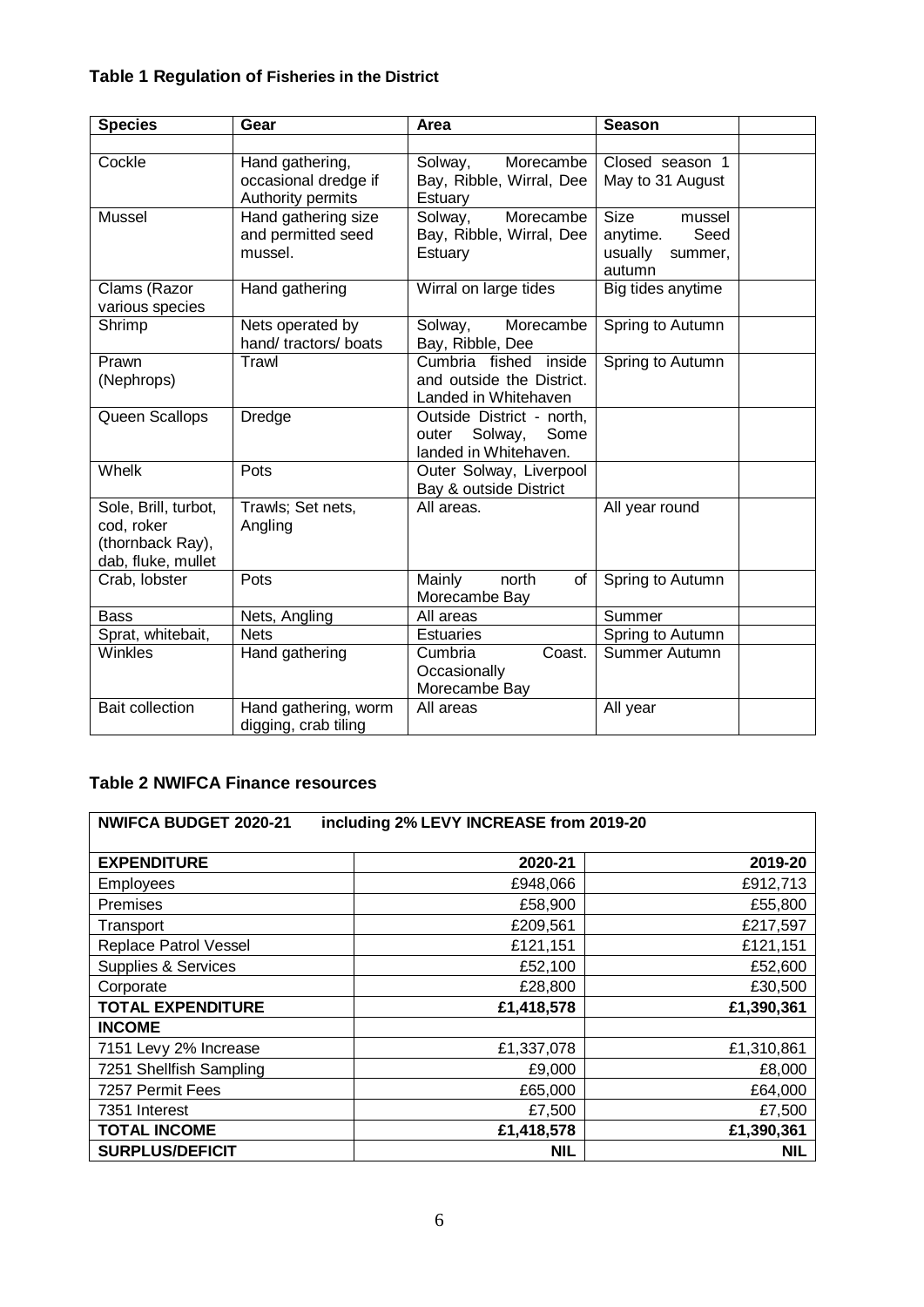Fig 1. NWIFCA Officers and line management as at January 2019.

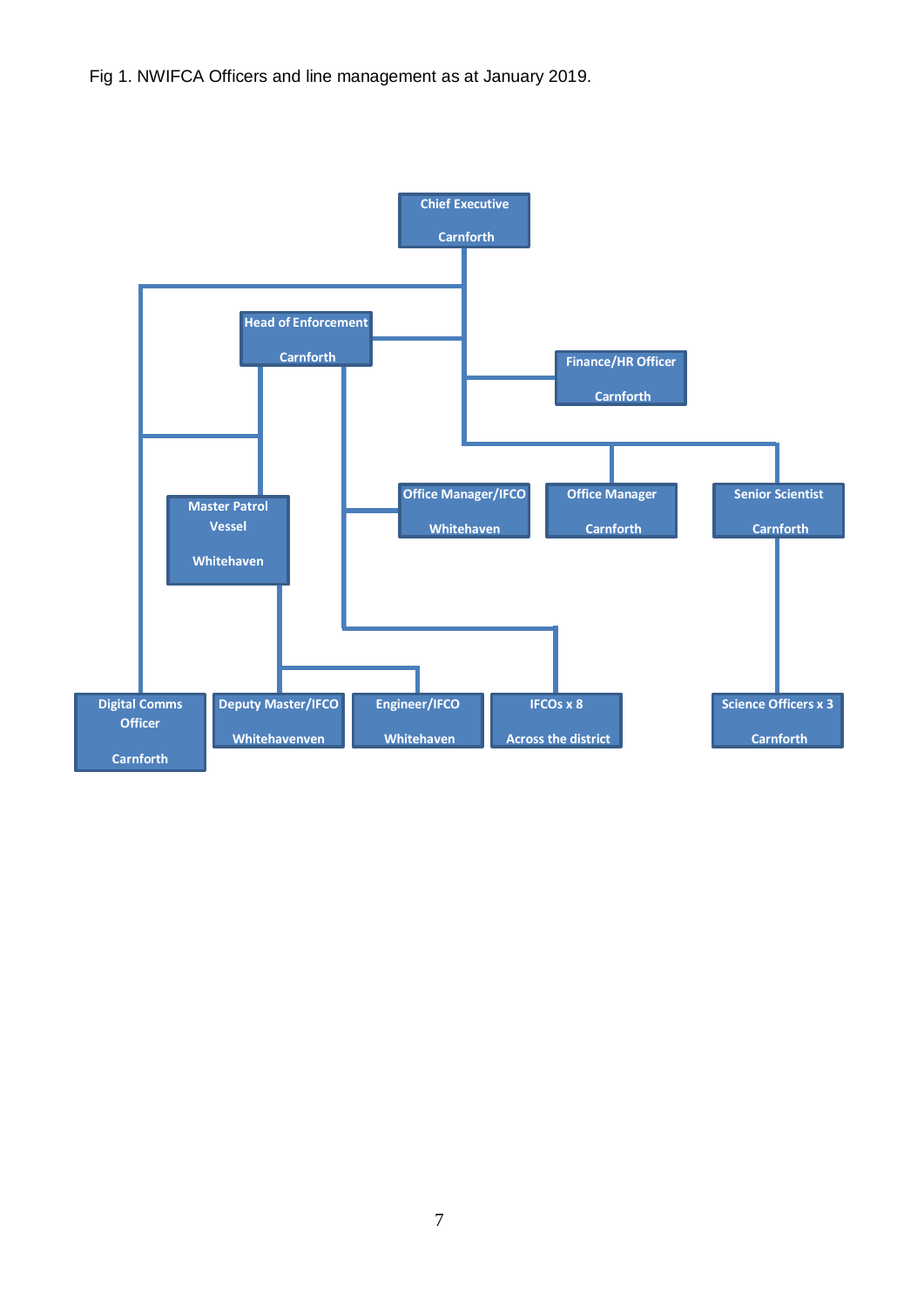|                | Table 3. Summary of main priorities aims and monitoring for 2020-21.                                                                                                                                                                                                                                                                                                                                                                                                                       | Q1/Q2 update                                      |
|----------------|--------------------------------------------------------------------------------------------------------------------------------------------------------------------------------------------------------------------------------------------------------------------------------------------------------------------------------------------------------------------------------------------------------------------------------------------------------------------------------------------|---------------------------------------------------|
| 1.             | Operate the Authority to highest standards of probity and in compliance with<br>the Authority's constitution, standing orders, public sector regulations and<br>policies on health and safety, financial auditing, risk assessment,<br>transparency, freedom of information, data protection, and operation of<br>meetings.                                                                                                                                                                | Ongoing                                           |
| 2.             | Properly manage and care for officers and members by providing training,<br>job reviews, information and consultation on all relevant matters and<br>delegating responsibility appropriately.                                                                                                                                                                                                                                                                                              | Ongoing                                           |
| 3.             | Contribute to delivery of Defra requirements for an orderly Brexit and any<br>structural changes in agencies responsible for marine and fisheries<br>management.                                                                                                                                                                                                                                                                                                                           | Ongoing                                           |
| 4.             | Require compliance by fishers with EU, UK and NWIFCA regulations<br>covering exploitation of sea fisheries resources in the District (table 1) by<br>planning, patrolling and inspecting all parts of the District according to risk,<br>making use of available resources. To collect and record data on fishing and<br>fishing vessels in line with agreed protocols and apply sanctions fairly when<br>offences are detected following the Authority's enforcement strategy.            | Ongoing                                           |
| 5              | Further conservation and sustainable management of sea fisheries<br>resources by developing individual fisheries management plans, and by<br>continuing to apply Habitats Regulations and MCZ assessments to fisheries<br>in all MPAs and implementing management measures as required agreed<br>with other regulators.                                                                                                                                                                    | Ongoing                                           |
| 6              | Manage shellfish beds (mainly cockle and mussel), so that stocks are<br>exploited sustainably and in compliance with Habitats Regulations, in<br>partnership with other regulators, advisors and the Bivalve Mollusc Working<br>Group by means of stock surveys, stakeholder consultations, multi-agency<br>management plans and permit conditions                                                                                                                                         | Ongoing                                           |
| $\overline{7}$ | Byelaw development: Continue, priorities as follows. NB: priorities may<br>change according to risk.<br>1. Complete Byelaw 3 Cockle and mussel permit scheme.<br>2. Complete Byelaw 4 District wide potting permit scheme.<br>3. Draft and make Byelaw 1 Minimum Conservation Reference Sizes<br>Implement emergency byelaw to prohibit shellfish gathering on Wirral<br>4.<br>June 2020. Nov 20: Byelaw 2 in prep.<br>5. Continue Byelaw review and make recommendations to the Authority | <b>Priorities</b><br>updated<br>September<br>2020 |
| 8              | Continue to develop use of main patrol vessel for research and survey. June<br>2020: Requires easing of Covid 19 restrictions.                                                                                                                                                                                                                                                                                                                                                             | Ongoing                                           |
| 9              | Develop Communications and stakeholder engagement                                                                                                                                                                                                                                                                                                                                                                                                                                          | Ongoing                                           |
| 10             | Deliver a flexible science programme which supports fisheries and<br>conservation management in the District and byelaw development<br>according to short, medium and longer term priorities.                                                                                                                                                                                                                                                                                              | Ongoing                                           |
|                | NB:                                                                                                                                                                                                                                                                                                                                                                                                                                                                                        |                                                   |

1. This summary is not part of the Defra performance monitoring guidance.

2. To avoid confusion all main tasks for 2020-21 are listed against the Defra indicators.

3. Members are invited to comment on and propose changes to this list to meet changing priorities.

4. All work programmes are subject to Covid 19 restrictions.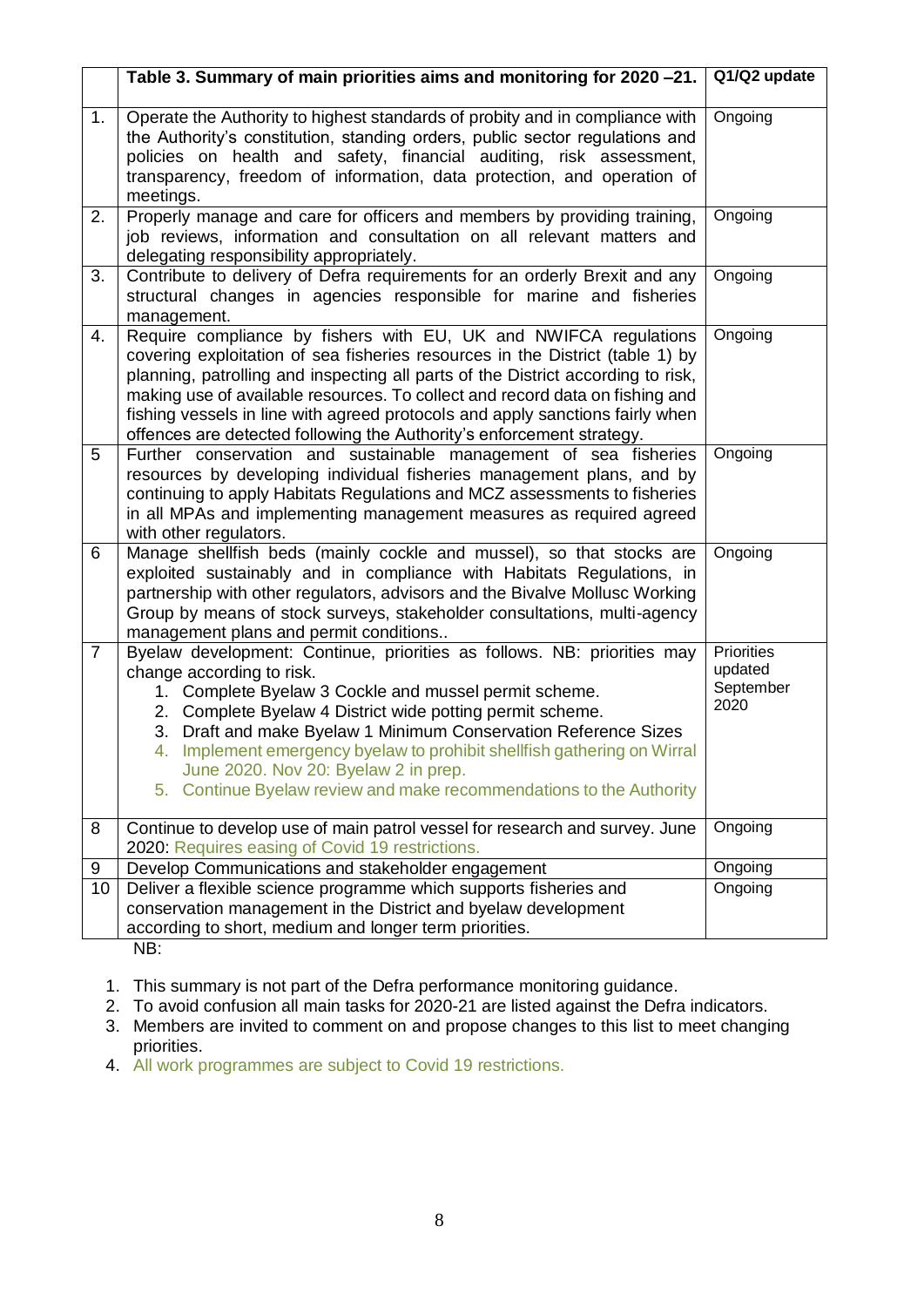### **Table 4. 2020-21 Meeting Defra success criteria.**

| <b>Defra Success Criteria and indicators</b><br>(revised 2015)                                                                                                                                                  | <b>Tasks</b>                                                                                                                                                                                                                                                                                                                                                                                                                                                                                                   | <b>Monitoring</b> |                  |                | Lead<br><b>Officer</b> |           |
|-----------------------------------------------------------------------------------------------------------------------------------------------------------------------------------------------------------------|----------------------------------------------------------------------------------------------------------------------------------------------------------------------------------------------------------------------------------------------------------------------------------------------------------------------------------------------------------------------------------------------------------------------------------------------------------------------------------------------------------------|-------------------|------------------|----------------|------------------------|-----------|
|                                                                                                                                                                                                                 | Success Criterion 1: IFCAs are recognised and heard, balancing the economic needs of the fishery                                                                                                                                                                                                                                                                                                                                                                                                               | Q1                | Q <sub>2</sub>   |                |                        |           |
| whilst working in partnership and engaging with stakeholders                                                                                                                                                    |                                                                                                                                                                                                                                                                                                                                                                                                                                                                                                                | Ap - Jun          | <b>July-Sept</b> |                |                        |           |
| SC1A: The IFCA will maintain a database of<br>stakeholder contacts reviewed and updated<br>by 31 March each year.                                                                                               | NWIFCA will maintain an up to date stakeholder database from<br>which permit schemes will be operated to be reviewed by 31<br>March 2021.                                                                                                                                                                                                                                                                                                                                                                      | Ongoing           | Ongoing          |                |                        | AG        |
| <b>SC1B:</b> The IFCA will review its<br>communication strategy and implementation<br>plan by 31 March each year.                                                                                               | Review communications strategy by 31 March 2021.                                                                                                                                                                                                                                                                                                                                                                                                                                                               | Ongoing           | Ongoing          |                |                        | <b>AG</b> |
| SC1C: The IFCA will review website by the<br>last working day of each month.                                                                                                                                    | Content will be developed and the website monitored.                                                                                                                                                                                                                                                                                                                                                                                                                                                           | Ongoing           | Ongoing          |                |                        | AG        |
| <b>SC1D:</b> The IFCA will ensure website meets<br>the objectives of its communication strategy,<br>by 31 March.                                                                                                | New website will be assessed against the Communications<br>strategy by 31 March 2021.                                                                                                                                                                                                                                                                                                                                                                                                                          | Ongoing           | Ongoing          |                |                        | AG        |
| <b>SC1E:</b> The IFCA will review all Memoranda<br>of Understanding by 31 March each year.<br>Will be plans in place to update MoUs to<br>agreed timescales                                                     | National MOU are in place with NE, EA, Cefas, MMO.<br>Reviews of MOU are national tasks led by the AIFCA working<br>with appointed reps of NE, EA, Cefas and MMO. National MOU<br>are outside scope of each IFCA.                                                                                                                                                                                                                                                                                              | Ongoing           | Ongoing          |                |                        | <b>SA</b> |
| SC1F: By 31 March each year IFCA will<br>participate proportionately and at the right<br>level of delegation, in regional and national<br>fisheries and conservation activity identified<br>in the annual plan. | NWIFCA will contribute to relevant activity as required and within<br>available resources. Bodies active in 2020: IFCA Chief Officers<br>Group (COG), Association of IFCA, National Intelligence &<br>Marine Enforcement Group (NIMEG), IFCA Technical Advisory<br>Group (TAG), Defra policy meetings (from 2020 MAFCO),<br>Regional coastal fora (e.g. Solway Firth Partnership, North West<br>Coastal Forum, Celtic Seas Partnership, Irish Sea Forum, Dee<br>Estuary Committees, Morecambe Bay Partnership. | Ongoing           | Ongoing          |                |                        | <b>SA</b> |
|                                                                                                                                                                                                                 | Success Criterion 2:IFCAs implement a fair, effective and proportionate enforcement regime                                                                                                                                                                                                                                                                                                                                                                                                                     | Q <sub>1</sub>    | Q2               | Q <sub>3</sub> | Q <sub>4</sub>         | Lead      |
| <b>SC2A:</b> The IFCA will ensure its enforcement<br>risk register and strategy are published and<br>available on its website from 1 April each<br>year.                                                        | Review Enforcement strategy by 1 April 2021. Financial risk<br>registers reviewed by the Authority in December and by external<br>auditors at annual audit.<br>Risk based enforcement will continue.                                                                                                                                                                                                                                                                                                           | Ongoing           | Ongoing          |                |                        | JМ        |
| <b>SC2B:</b> The IFCA will demonstrate in Annual<br>Reports work with other regulators to achieve<br>consistent<br>quality,<br>application<br>and<br>enforcement of management measures.                        | Annual report 2019-20 to be published Autumn 2020 and sent to<br>Minister. Joint working to achieve consistent quality, application<br>and enforcement of management measures will be reported.                                                                                                                                                                                                                                                                                                                | Ongoing           | Ongoing          |                |                        | SA/JM     |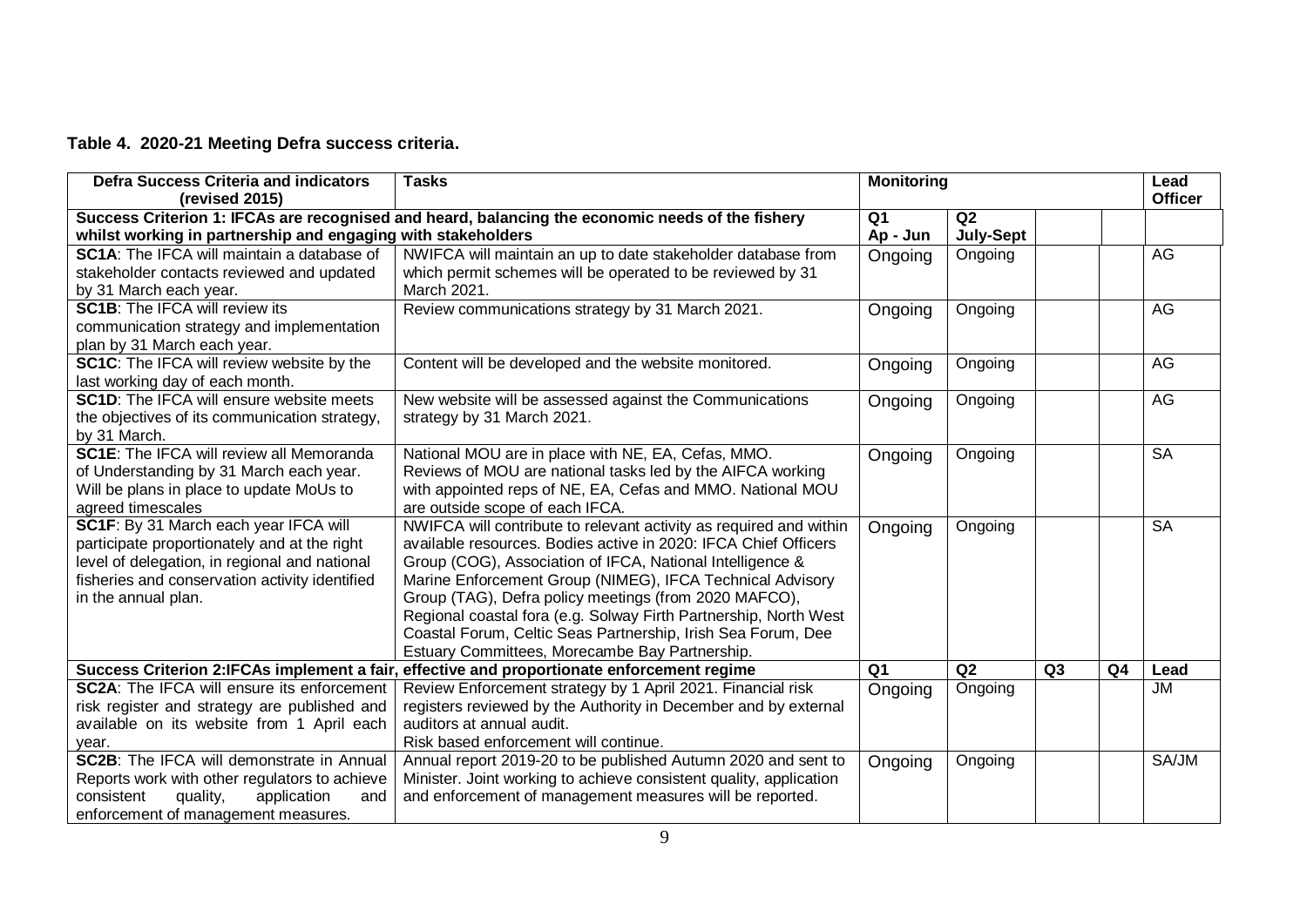| SC2C: Record enforcement activity in a<br>standard format, provide to NIMEG and<br>publish on its website.                                                                                                      | Enforcement activity reported in quarterly reports and on<br>website. Data to be stored on NWIFCA intelligence management<br>system and reported to NIMEG.                                                                                                                                                                                                                                                                                            | Ongoing | Ongoing |    |                | $\overline{\mathsf{JM}}$ |
|-----------------------------------------------------------------------------------------------------------------------------------------------------------------------------------------------------------------|-------------------------------------------------------------------------------------------------------------------------------------------------------------------------------------------------------------------------------------------------------------------------------------------------------------------------------------------------------------------------------------------------------------------------------------------------------|---------|---------|----|----------------|--------------------------|
| SC2D: The IFCA will adopt the national Code<br>of Conduct for IFCOs, which will be reviewed<br>annually and published on its website by 1<br>April each year.                                                   | National code adopted by NWIFCA in 2012 and applied<br>consistently; (see Enforcement strategy). Annual review of the<br>code is a role of NIMEG.                                                                                                                                                                                                                                                                                                     | Ongoing | Ongoing |    |                | <b>JM</b>                |
| SC2E: The Code of Conduct for IFCOs is<br>reflected in work objectives and annual<br>appraisals for all Warranted Officers.                                                                                     | New IFCOs trained to comply with code. Performance assessed<br>and monitored by the Head of Enforcement and discussed in<br>annual appraisals. Training to be kept up to date.                                                                                                                                                                                                                                                                        | Ongoing | Ongoing |    |                | <b>JM</b>                |
| SC2F:<br>Warranted<br><b>Officers</b><br>attain<br>accreditation.<br>All undertake Continuing<br>Professional<br>Development (CPD).                                                                             | The Authority will contribute to development of national IFCA<br>Training programme. Mandatory training of all IFCOs to be<br>maintained to nationally agreed standards. All IFCOs to receive<br>CPD to meet needs. Training register to be maintained. Training<br>in-house following national scheme, jointly with partner agencies<br>or purchased from external providers to be reviewed. Training<br>objectives to be identified in job reviews. | Ongoing | Ongoing |    |                | <b>JM</b>                |
| exploitation of sea fisheries resources and deliver marine environmental protection.                                                                                                                            | Success Criterion 3: IFCAs use evidence based and appropriate measures to manage the sustainable                                                                                                                                                                                                                                                                                                                                                      | Q1      | Q2      | Q3 | Q <sub>4</sub> | Lead                     |
| <b>SC3A:</b> IFCA will record<br>site-specific<br>management considerations for Marine<br>Protected Areas (MPA) and report progress to<br>the Authority                                                         | Government MPA policy will be implemented subject to resources.<br>The NWIFCA MPA Monitoring and Control Plan continues to be<br>implemented. Management of MPAs will be reviewed in<br>collaboration with other regulators. MCZ management will be<br>developed in line with government policy with decisions based on                                                                                                                               | Ongoing | Ongoing |    |                | MK                       |
|                                                                                                                                                                                                                 | best available evidence.                                                                                                                                                                                                                                                                                                                                                                                                                              |         |         |    |                |                          |
| SC3B: IFCA will publish data analysis and<br>evidence supporting new<br>management<br>measures on its website.                                                                                                  | Data and evidence will be compiled in Impact Assessments for<br>new measures posted on website. Stakeholders will be consulted<br>before introduction. Impacts of new measures will be assessed<br>from survey and enforcement data and reported at quarterly<br>meetings and on website.                                                                                                                                                             | Ongoing | Ongoing |    |                | SA, JM,<br><b>MK</b>     |
| SC3C:<br>Management<br>information<br>(e.g.<br>sampling and/or survey results) will be<br>collected periodically after new management<br>measures have been implemented, to<br>demonstrate their effectiveness. | Post implementation survey jointly with partners will inform<br>ongoing fisheries management and effectiveness of new<br>measures. Results will be reported to Authority and on website.<br>Inspection and enforcement data will inform the Authority of the<br>effectiveness of measures.                                                                                                                                                            | Ongoing | Ongoing |    |                | <b>MK</b>                |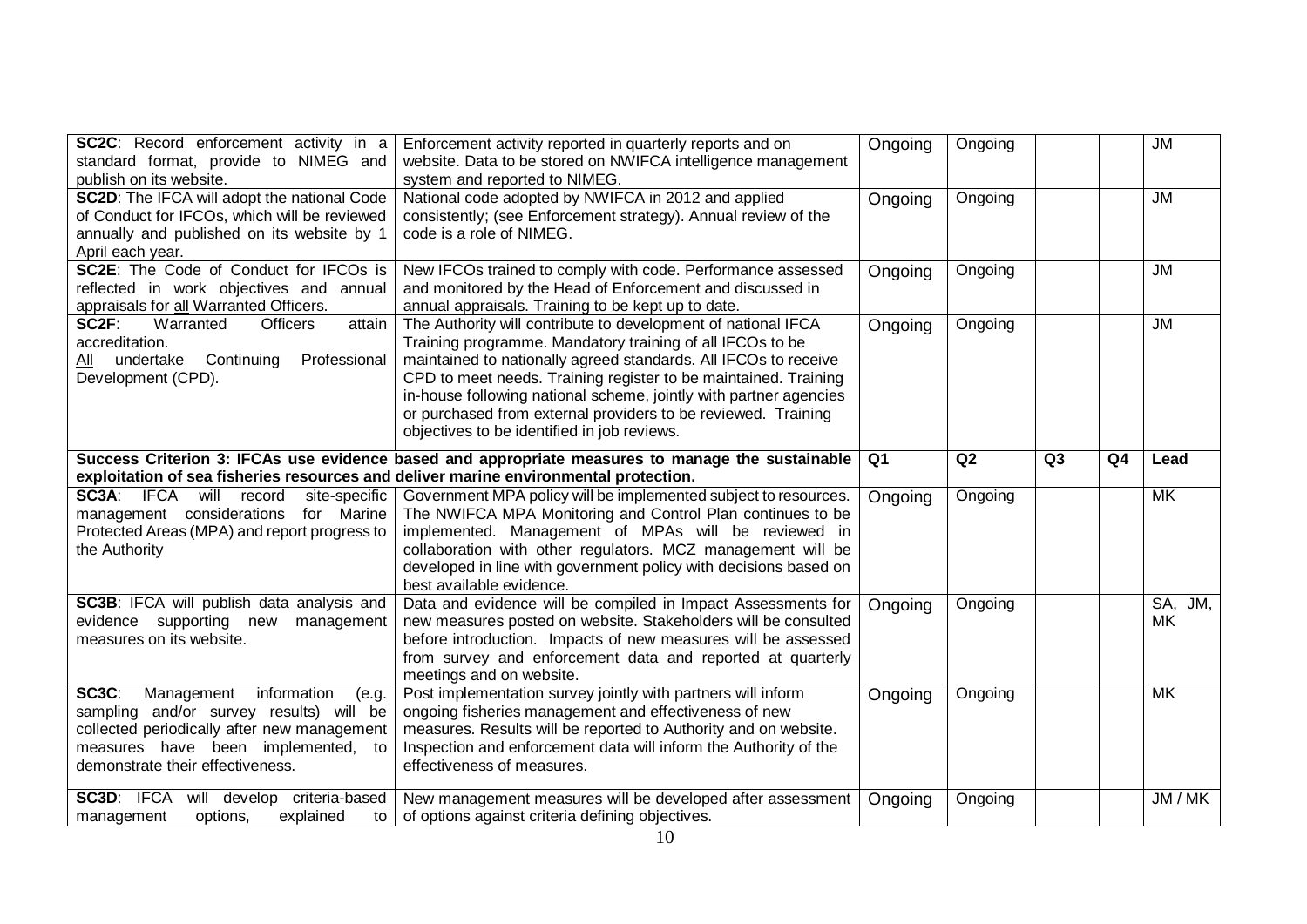| stakeholders through the website, and              |                                                                                                 |         |                 |           |
|----------------------------------------------------|-------------------------------------------------------------------------------------------------|---------|-----------------|-----------|
| reviewed annually by 31 March.                     |                                                                                                 |         |                 |           |
| SC3E: New IFCA management measures                 | The byelaw review follows agreed priorities (Table 3). Priorities                               | Ongoing | Ongoing         | SA / MK   |
| selected for development and implementation        | may change according to risk. Byelaw development will follow                                    |         |                 | / JM      |
| are delivered within agreed timescales             | Defra guidance.                                                                                 |         |                 |           |
| <b>SC3F:</b> The IFCA will include shared agreed   | Objectives from plans such as cockle and mussel plans agreed                                    | Ongoing | Ongoing         | <b>MK</b> |
| objectives and actions from Fisheries              | with Bivalve Mollusc Working Group will be included in the Annual                               |         |                 |           |
| Management Plans in its Annual Plan,               | Plan.                                                                                           |         |                 |           |
| published by 31 March each year.                   |                                                                                                 |         |                 |           |
| SC3G: Progress made in relevant Fisheries          | Cockle and mussel management plans and priority byelaws to be                                   | Ongoing | Ongoing         | <b>MK</b> |
| Management Plan areas, including Maximum           | further developed in 2020-21.                                                                   |         |                 |           |
| Sustainable Yield (MSY) commitments, will          | Science team will develop species management plans within                                       |         |                 |           |
| be noted in the IFCA's Annual Report               | available resources                                                                             |         |                 |           |
|                                                    |                                                                                                 |         |                 |           |
|                                                    | Success Criterion 4: IFCAs have appropriate governance in place; staff trained and professional |         |                 |           |
| SC4A: The IFCA will publish a Plan on its          | Annual plan 2020-2021 is scheduled for publication by end March                                 | done    | <b>Plan 21-</b> | <b>SA</b> |
| website by 31 March each year, setting out         | 2020 and sent to Secretary of State. Plans include objectives and                               |         | 22 in prep      |           |
| the main objectives and priorities for the next    | priorities under criteria in this table set by Defra and local priorities.                      |         |                 |           |
| financial year. A copy will be sent to the         |                                                                                                 |         |                 |           |
| Secretary of State.                                |                                                                                                 |         |                 |           |
| <b>SC4B:</b> After the end of each financial year, | Annual report 2019-20 to be published by 30 November 2020.                                      | Ongoing | 2019-20         | <b>SA</b> |
| the IFCA will publish a Report on its website      | Activity in the year and audited financial information will be                                  |         | report in       |           |
| describing its activities, performance and a       | included.                                                                                       |         | prep            |           |
| summary of audited financial information in        |                                                                                                 |         |                 |           |
| that year, by 30 November. A copy will be sent     |                                                                                                 |         |                 |           |
| to the Secretary of State.                         |                                                                                                 |         |                 |           |
| <b>SC4C:</b> IFCA staff will<br>have<br>annual     | Job plans for 2020-21 to be issued by 31 March 2020. Job                                        | Ongoing | Ongoing         | SA, MK,   |
| performance management plans in place.             | <b>Reviews</b>                                                                                  |         | some<br>e       | JM        |
| Annual appraisals for all staff will have been     | for 2019 -20 to be completed by 31 May 2020.                                                    |         | delayed         |           |
| completed by 31 May each year                      |                                                                                                 |         |                 |           |
| SC4D: An efficient secretariat of IFCA staff       | An efficient secretariat is in place. Documentation will be produced                            | Ongoing | Ongoing         | <b>SA</b> |
| support IFCA Authority meetings which are          | and meetings will continue to be run in line with Standing Orders.                              |         |                 |           |
| held quarterly and are quorate.<br>Meeting         |                                                                                                 |         |                 |           |
| documentation will meet Standing Orders.           |                                                                                                 |         |                 |           |
| SC4E: The IFCA will show, in Annual Report,        | Targets for Marine Strategy and Water Framework Directives will                                 | Ongoing | Ongoing         | MK        |
| how marine, land and water management              | be delivered as directed by EA.                                                                 |         |                 |           |
| mechanisms in the District have worked             |                                                                                                 |         |                 |           |
| responsively and effectively together.             |                                                                                                 |         |                 |           |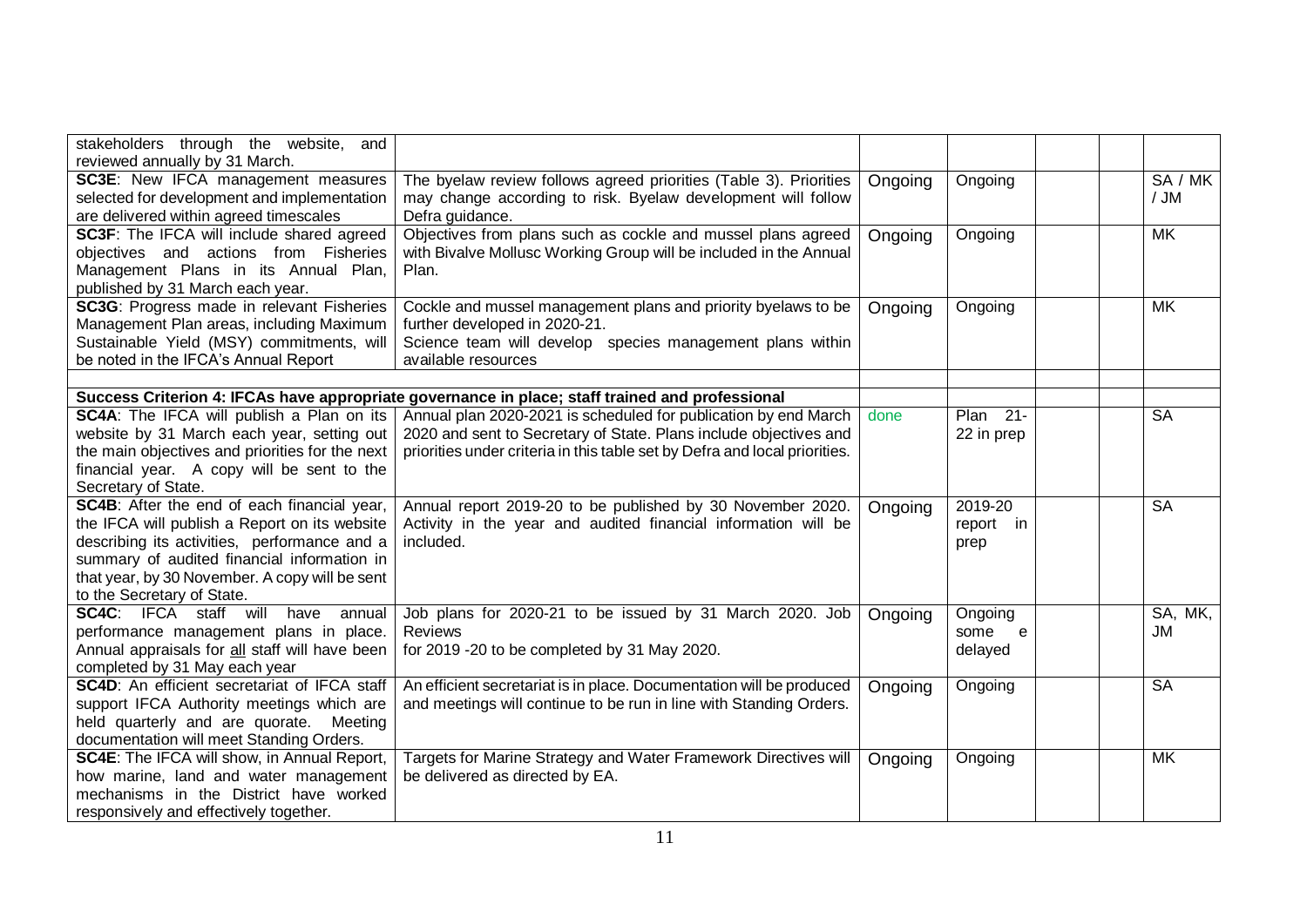| Success Criterion 5: IFCAs make the best use of evidence to deliver their objectives                                                                                                   |                                                                                                                                                                                                                                                     |         |         |    |
|----------------------------------------------------------------------------------------------------------------------------------------------------------------------------------------|-----------------------------------------------------------------------------------------------------------------------------------------------------------------------------------------------------------------------------------------------------|---------|---------|----|
| <b>SC5A:</b> The IFCA will show progress towards<br>identifying evidence needs by publishing a<br>research plan each year.                                                             | Research plan 2020-21 (Table 5) shows current projects, future<br>proposals subject to resources and outline survey programme to<br>be adjusted as required. Collaboration with universities, other<br>agencies, NGOs and industry to be developed. | Ongoing | Ongoing | MK |
| <b>SC5B:</b> The IFCA will publish a research<br>report annually that demonstrates how<br>evidence has supported decision making.                                                      | All science work to be reported at quarterly meetings showing how<br>evidence is used to support decision making. A summary to be<br>included in Annual Report.                                                                                     | Ongoing | Ongoing | МK |
| <b>SC5C:</b> The IFCA's contribution to Technical<br>Advisory Group (TAG) and progress towards<br>a national evidence needs programme will be<br>recorded in the IFCA's Annual Report. | NWIFCA will continue contributions to national programmes and<br>report to the Authority.                                                                                                                                                           | Ongoing | Ongoing | МK |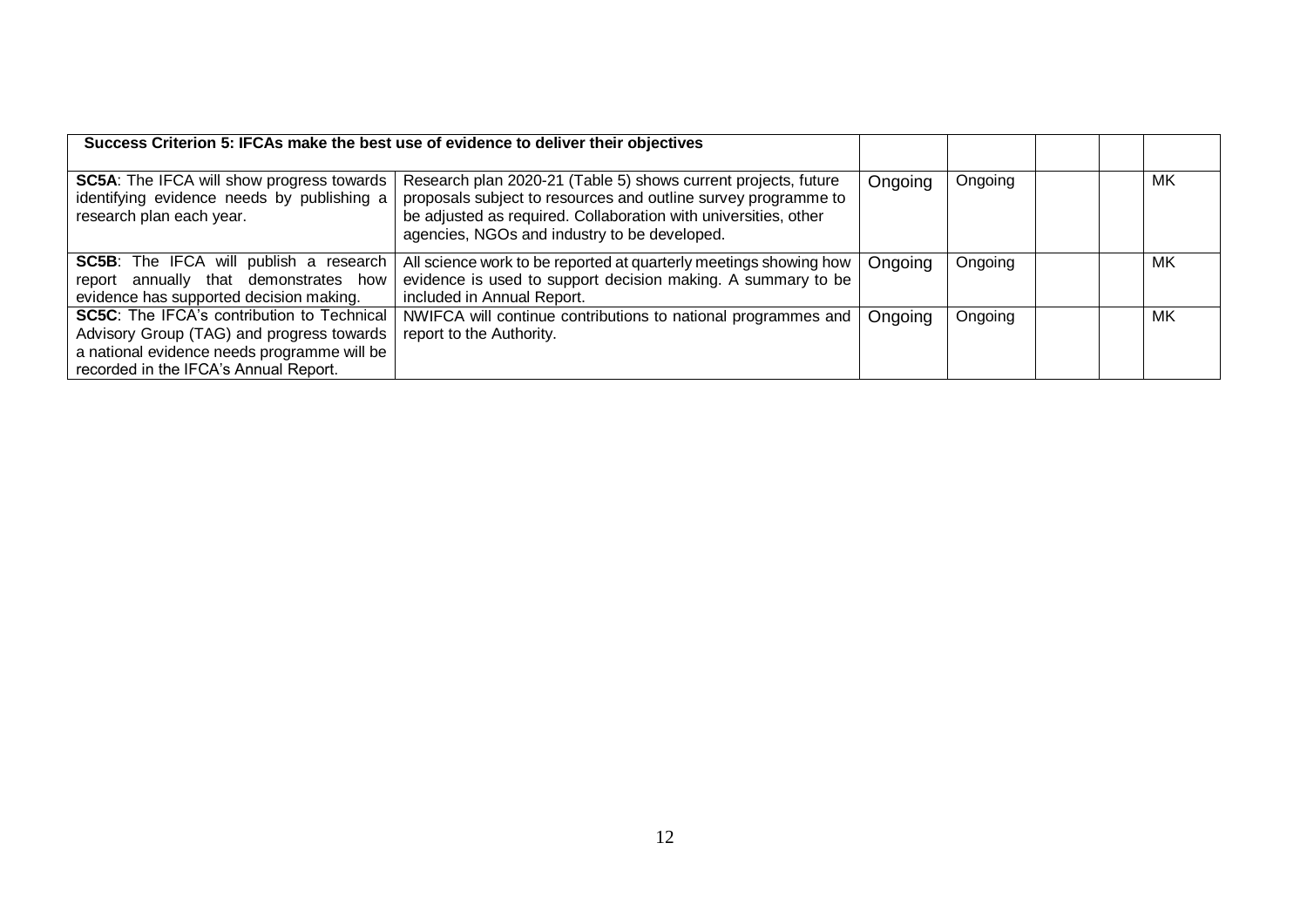# **Table 5 Science plan 2020-21**

|                | A. Research Programme 2020-21                                                                              | <b>NWIFCA Role</b>  |
|----------------|------------------------------------------------------------------------------------------------------------|---------------------|
| 1a             | Continued development of capacity for subtidal survey on NWIFCA vessel – using side-scan sonar,            | Regulator           |
|                | underwater camera and video, grab sampling, trawls and scientific dredges.                                 |                     |
| 1 <sub>b</sub> | Develop capacity for joint / partnership work with other agencies for subtidal survey, to provide data for | Regulator / Partner |
|                | monitoring of impacts of fishing activities in MPAs.                                                       |                     |
| 2              | Continuing whelk Age / Size at Maturity study to inform management approach. Samples obtained by           | Regulator           |
|                | industry. On-going participation in national Whelk Working Group.                                          |                     |
| 3              | Continue joint project with Cefas bass tagging and distribution study working with other IFCAs, commercial | Regulator / Partner |
|                | and recreational fishers.                                                                                  |                     |
| 4              | Continued development and implementation of NWIFCA Recreational Angling Strategy to improve                | Regulator / Lead    |
|                | understanding of importance of RA, fill data gaps, develop work with stakeholders.                         |                     |
| 5              | Conducting collaborative razor clam research project with industry and Bangor University                   | Regulator           |
| 6              | Supervision of BSc project on plastics in mussels with Cumbria University                                  | Partner             |
|                | Initiate individual species management plans as resources allow.                                           | Regulator           |

| B. Proposed survey programme 2020-21 subject to changing priorities |                              |                                |                    |  |  |  |
|---------------------------------------------------------------------|------------------------------|--------------------------------|--------------------|--|--|--|
| <b>Project Title</b>                                                | Location                     | <b>Method</b>                  | <b>Timing</b>      |  |  |  |
| Silloth sub-tidal Mussels                                           | Solway Firth                 | Dredge, grab, side scan sonar  | Mar-Apr, Sep-Oct   |  |  |  |
| Seed Mussels                                                        | Morecambe Bay -South America | Aerial, RIB, AGDS              | Apr-Aug            |  |  |  |
| Seed Mussels                                                        | Morecambe Bay - Heysham Flat | Dutch Wand                     | Apr - Aug          |  |  |  |
| Morecambe Bay Mussels                                               | Morecambe Bay - Foulney      | Dutch Wand                     | Jul, Nov, Feb      |  |  |  |
| Morecambe Bay Mussels                                               | Morecambe Bay North          | Dutch Wand                     | Sep, Jan           |  |  |  |
| <b>Fleetwood Mussels</b>                                            | Fleetwood and Wyre End       | Dutch Wand                     | May, Aug           |  |  |  |
| Cumbria Mussels (intertidal)                                        | Solway Firth                 | Dutch Wand                     | Jun-Sep            |  |  |  |
| Dee Mussels                                                         | Dee Estuary                  | Visual assessment and sampling | All year potential |  |  |  |
| Solway Cockle survey                                                | Solway Firth                 | Grab / quadrat survey          | Apr, Aug/Sep       |  |  |  |
| Morecambe Bay Cockles                                               | Morecambe Bay $-7$ beds      | Quadrat survey                 | All year           |  |  |  |